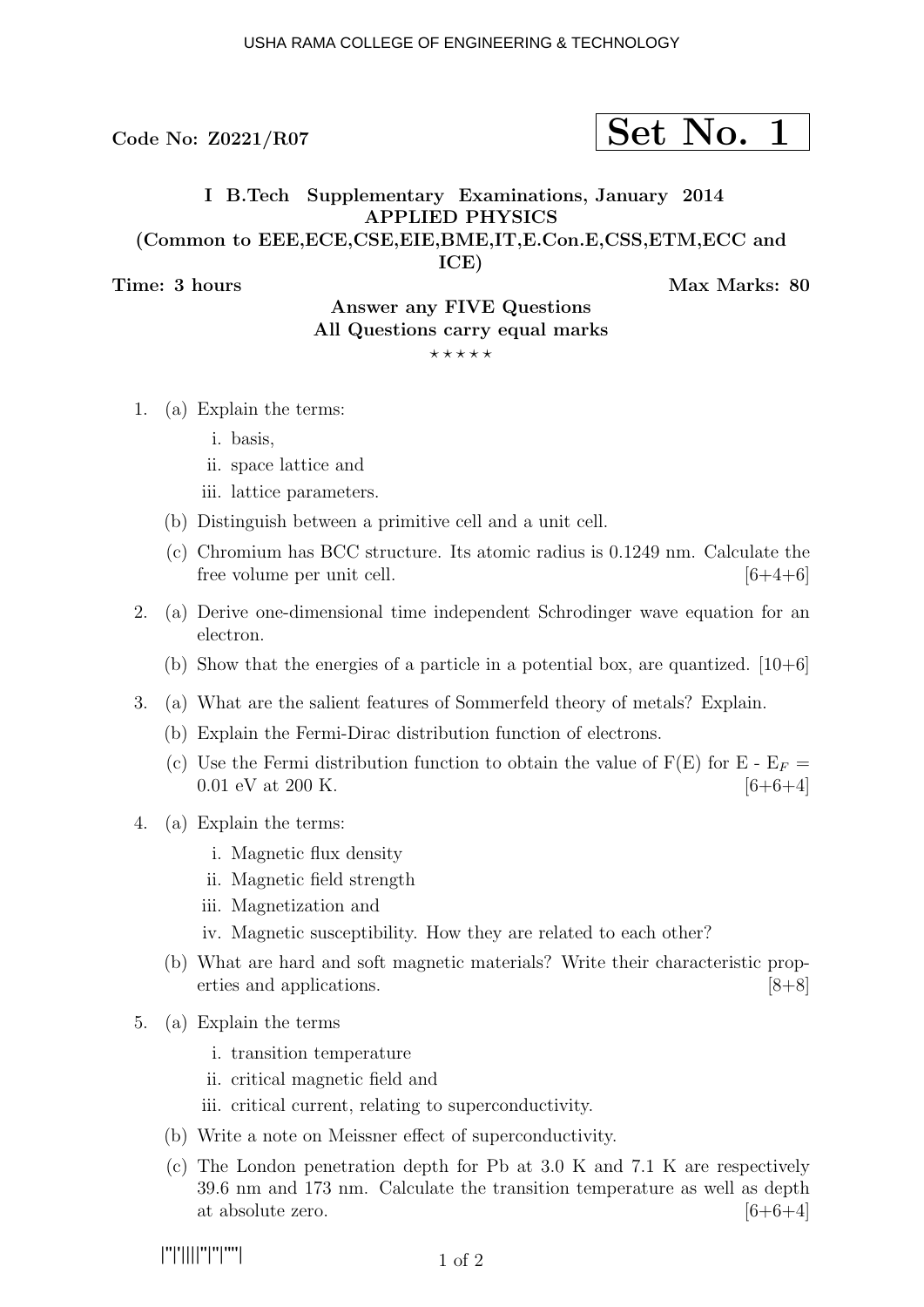### USHA RAMA COLLEGE OF ENGINEERING & TECHNOLOGY

# Code No:  $Z0221/R07$  Set No. 1

- 6. (a) What is population inversion relating to laser action? Explain.
	- (b) Describe the various methods to achieve population inversion.
	- (c) Explain the important components of a laser system.  $[6+6+4]$
- 7. (a) Describe the structure of an optical fiber. (b) Explain, in detail, the basic principle of an optical fiber.
	- (c) Write the applications of fiber optics in medicine and industry.  $[6+6+4]$
- 8. (a) What are nanomaterials? Explain
	- (b) Describe the fabrication of nanomaterials.  $[6+10]$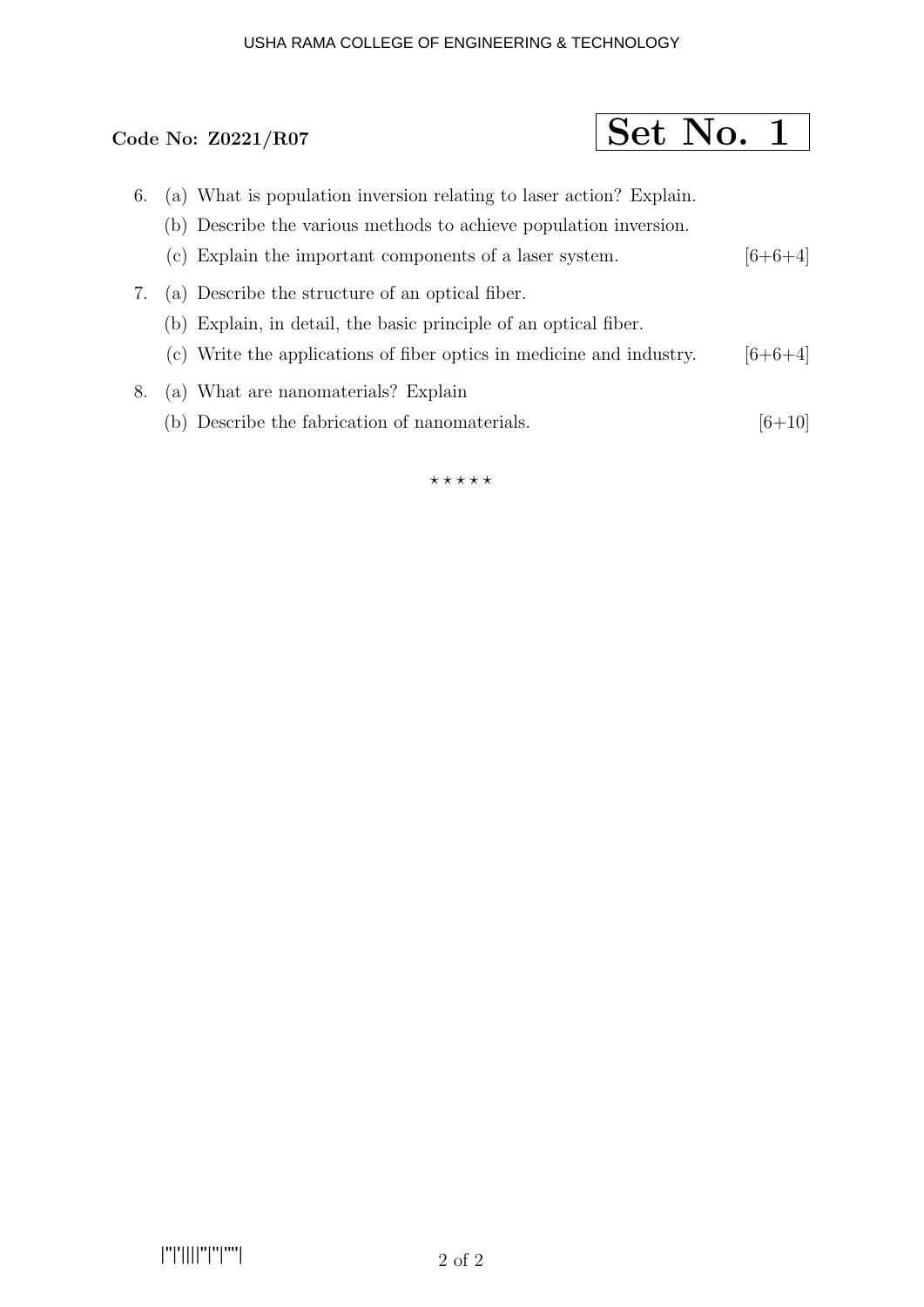## $\text{Code No: } \text{Z}0221/\text{R}07$   $\text{Set No. } 2$

## I B.Tech Supplementary Examinations, January 2014 APPLIED PHYSICS (Common to EEE,ECE,CSE,EIE,BME,IT,E.Con.E,CSS,ETM,ECC and

ICE)

Time: 3 hours and the matrix of the Max Marks: 80

### Answer any FIVE Questions All Questions carry equal marks  $***$ \*\*

- 1. (a) State and explain Bragg's law.
	- (b) Describe with suitable diagram, the powder method for determination of crystal structure.
	- (c) A beam of X-rays of wavelength 0.071 nm is diffracted by (1 1 0) plane of rock salt with lattice constant of 0.28 nm. Find the glancing angle for the second order diffraction. [4+8+4]
- 2. (a) Discuss the de Broglie hypothesis of duality of matter particles.
	- (b) Describe GP Thomsons experiment to verify the wave nature of matter.  $[6+10]$
- 3. (a) Explain the terms
	- i. drift velocity and
	- ii. mobility of electrons in a metal.
	- (b) Explain the Fermi-Dirac distribution function of electrons. Explain the effect of temperature on the distribution.
	- (c) Find the temperature at which there is 1% probability that a state with an energy of  $0.75$  eV above Fermi energy will be occupied.  $[4+8+4]$
- 4. (a) Explain the following:
	- i. Electric Polarization
	- ii. Polarization vector
	- iii. Electric displacement and
	- iv. Polarizability.
	- (b) Distinguish between Ferro-electrics and Piezo-electrics. [8+8]
- 5. (a) Distinguish between D.C.Josephson effect and A.C.Josephson effect.
	- (b) Describe BCS theory of superconductivity.
	- (c) Write important applications of superconductors.  $[6+6+4]$
- 6. (a) Explain the characteristics of a LASER.
	- (b) Describe the construction and working of Ruby laser.
	- (c) Write any four applications of laser.  $[4+8+4]$
- 7. (a) Distinguish between light propagation in (i) step index and (ii) graded index optical fibers.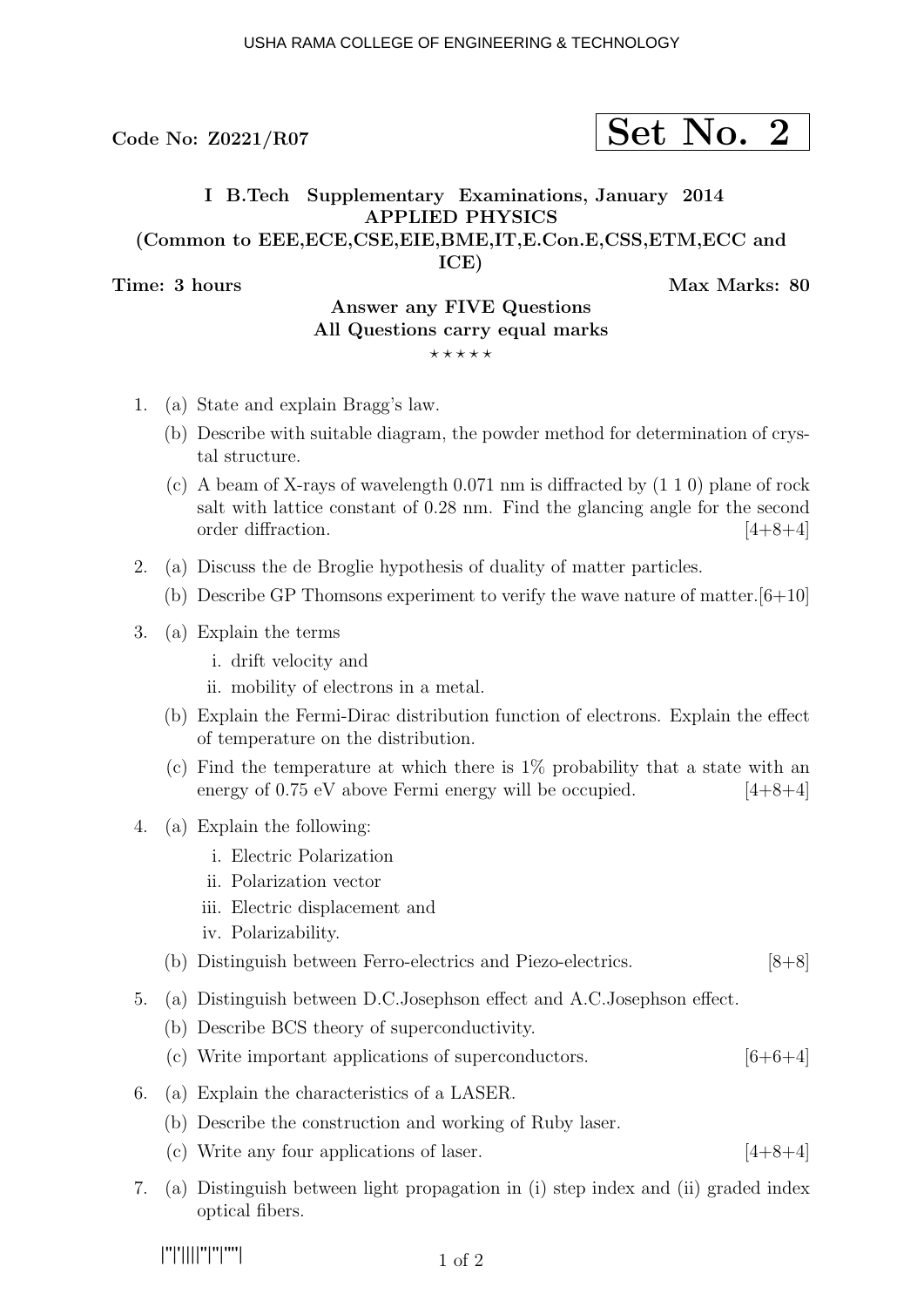### USHA RAMA COLLEGE OF ENGINEERING & TECHNOLOGY



- (b) Discuss the various advantages of communication with optical fibers over the conventional coaxial cables.
- (c) Calculate the refractive indices of core and cladding of an optical fiber with a numerical aperture of 0.33 and their fractional difference of refractive indices being 0.02.  $[6+6+4]$
- 8. (a) What are nanomaterials? Explain
	- (b) Describe the fabrication of nanomaterials.  $[6+10]$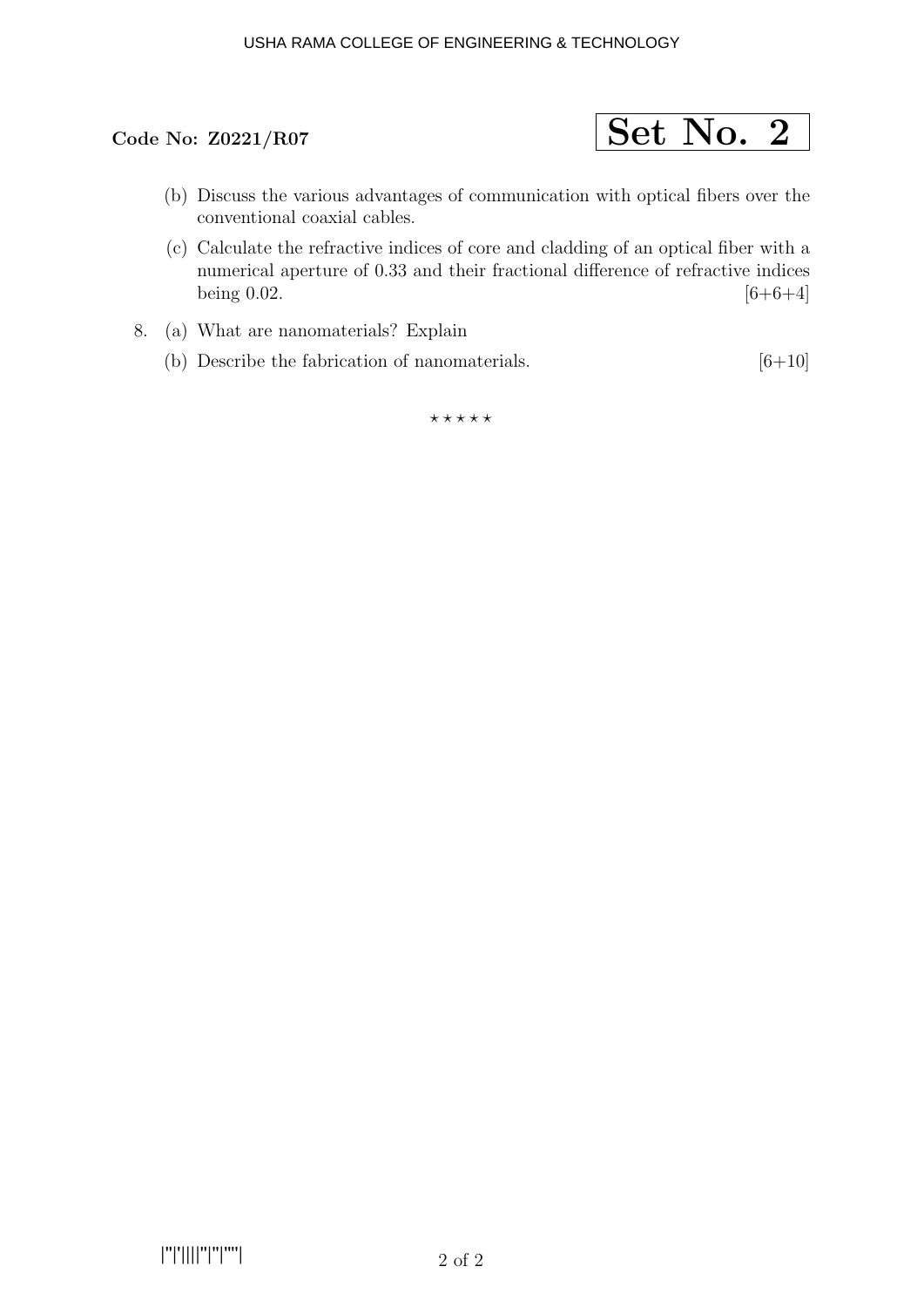# $\text{Code No: } \text{Z}0221/\text{R}07$   $\text{Set No. } 3$

## I B.Tech Supplementary Examinations, January 2014 APPLIED PHYSICS (Common to EEE,ECE,CSE,EIE,BME,IT,E.Con.E,CSS,ETM,ECC and

ICE)

Time: 3 hours and the set of the set of the Max Marks: 80

### Answer any FIVE Questions All Questions carry equal marks  $***$ \*\*

- 
- 1. (a) Explain how the X-ray diffraction can be employed to determine the crystal structure.
	- (b) The distance between (1 1 0) planes in a body-centered cubic structure is 0.203 nm. Find the size of the unit cell, and the radius of the atom.  $[10+6]$
- 2. (a) Derive one-dimensional, time independent Schrodinger wave equation for an electron.
	- (b) Deduce the expression for energy of an electron confined to a potential box of width 'd'.
	- (c) Find the lowest energy of an electron confined to a one-dimensional box of width  $0.1 \text{ nm}$ . [6+6+4]
- 3. (a) What is Fermi energy? Explain.
	- (b) Explain the Fermi-Dirac distribution function of electrons. Illustrate graphically the effect of temperature on the distribution.
	- (c) The Fermi energy of silver is 5.5 eV. An electron in silver has an energy which is  $1\%$  above Fermi energy. At what temperature we can expect a  $10\%$ probability of electron at this energy level?  $[4+8+4]$
- 4. (a) Explain the terms:
	- i. dielectric displacement and
	- ii. relative dielectric constant.
	- (b) Explain, in detail, electronic polarization and ionic polarization.  $[6+10]$
- 5. (a) Distinguish between intrinsic and extrinsic semiconductors with suitable examples.
	- (b) Derive an expression for the density of holes in valence band of an intrinsic semiconductor. [8+8]
- 6. (a) Describe the various methods to achieve population inversion relating to lasers.
	- (b) With the help of a suitable diagram, explain the principle, construction and working of a semiconductor laser.  $[6+10]$
- 7. (a) What are important features of optical fibers?
	- (b) Describe the communication process using optical fibers.

|''|'||||''|''|''''|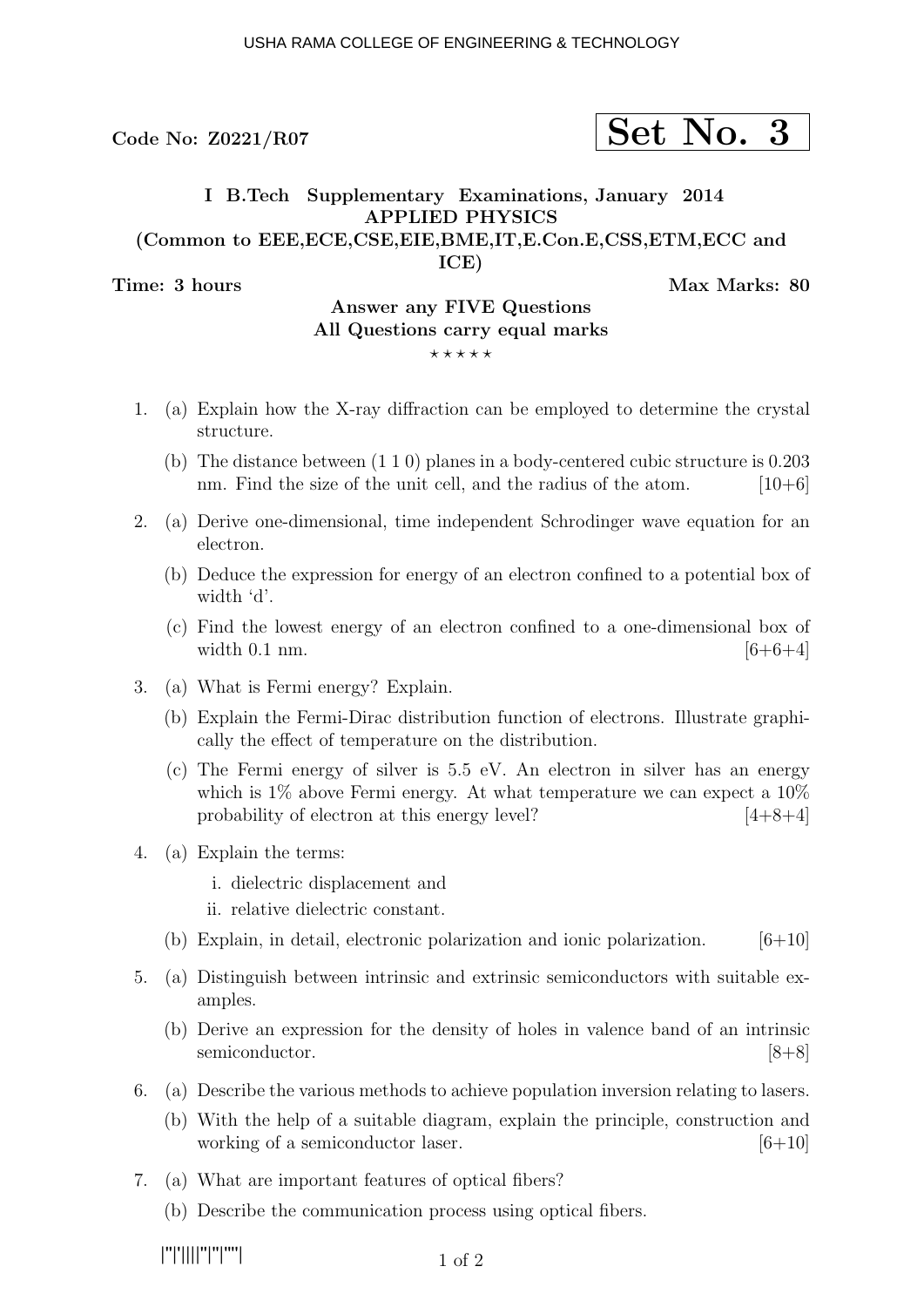### USHA RAMA COLLEGE OF ENGINEERING & TECHNOLOGY

- (c) Write the uses of fiber optics in different fields.  $[4+6+6]$
- 8. (a) What are nanomaterials? Explain.
	- (b) How the physical and chemical properties of nano-particles vary with their size?  $[6+10]$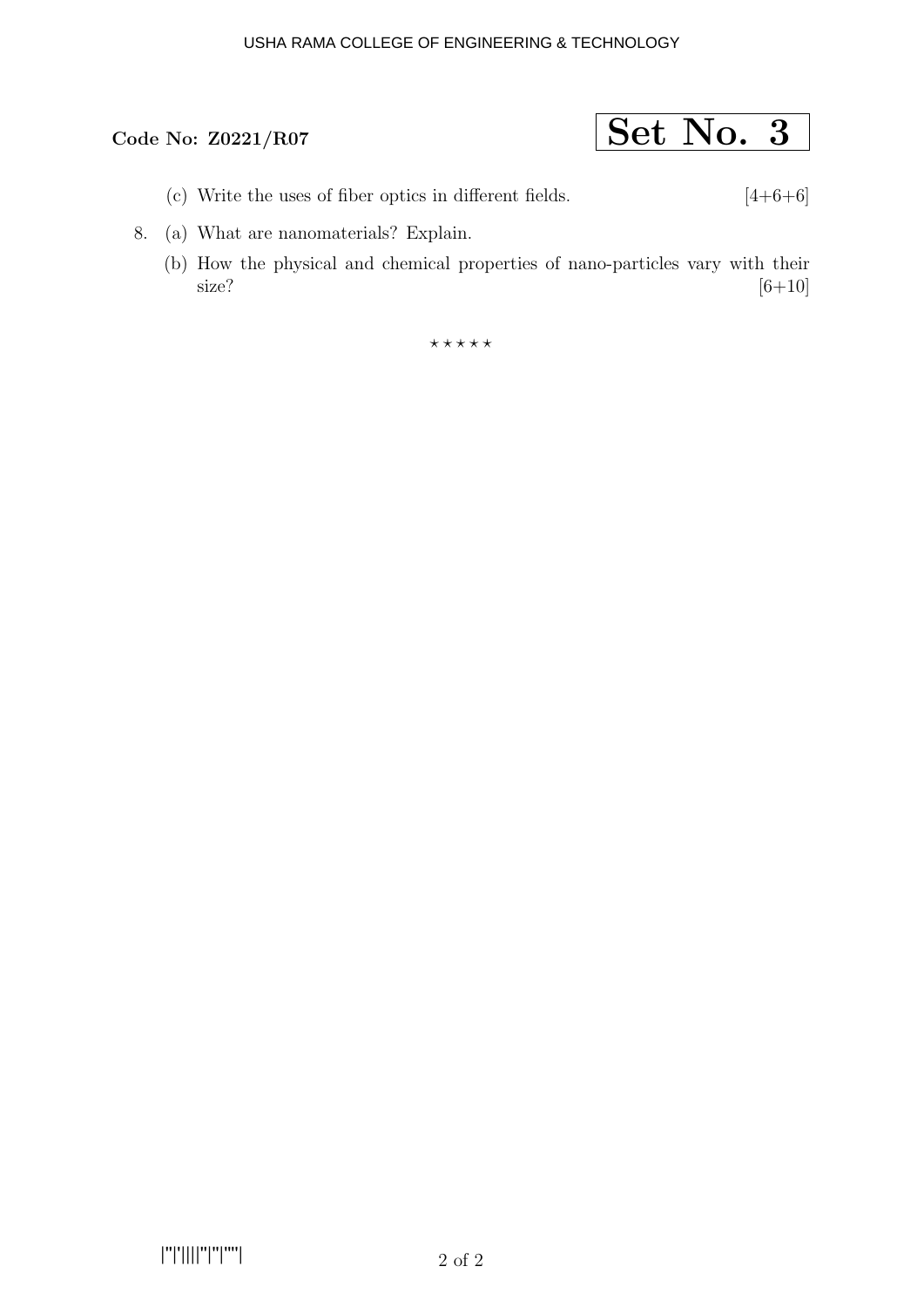# $\sim$  Code No: Z0221/R07  $\sim$   $\sim$   $\sim$   $\sim$   $\sim$   $\sim$   $\sim$  4

## I B.Tech Supplementary Examinations, January 2014 APPLIED PHYSICS (Common to EEE,ECE,CSE,EIE,BME,IT,E.Con.E,CSS,ETM,ECC and

ICE)

Time: 3 hours and the matrix of the Max Marks: 80

## Answer any FIVE Questions All Questions carry equal marks

- $***$ \*\*
- 1. (a) Explain the different types of bonding in solids with suitable examples.
	- (b) The distance between (1 1 0) planes in a body centered cubic structure is 0.203 nm. Calculate the size of the unit cell, and the radius of the atom.  $[12+4]$
- 2. (a) Write short notes on:
	- i. Planck's quantum theory and
	- ii. Heisenberg's uncertainty principle.
	- (b) Explain, in detail, the properties of matter waves.  $[10+6]$
- 3. (a) Discuss with suitable mathematical expressions, the Kronig-Penney model for the energies of an electron in a metal.
	- (b) Explain the classification of metals, semiconductors and insulators based on band theory.  $[10+6]$
- 4. (a) Explain
	- i. Electronic polarization
	- ii. Ionic polarization
	- iii. Orientational polarization and
	- iv. Space-charge polarization.
	- (b) What is meant by local field in a dielectric material? Explain how the local field could be calculated for a cubic dielectric crystal.  $[6+10]$
- 5. (a) Write a note on intrinsic semiconductors.
	- (b) Derive an expression for the carrier concentration in n-type extrinsic semiconductors.  $[6+10]$
- 6. (a) What is population inversion relating to laser action? Explain.
	- (b) Show that the rate of probability of stimulated emission and absorption are equal when the system is in equilibrium.  $[6+10]$
- 7. (a) Explain the principle of an optical fiber.
	- (b) Explain how the optical fibers are classified.
	- (c) Calculate the angle of acceptance of a given optical fiber, if the refractive indices of the core and the cladding are 1.563 and 1.498 respectively.  $[6+6+4]$

|''|'||||''|''|''''|